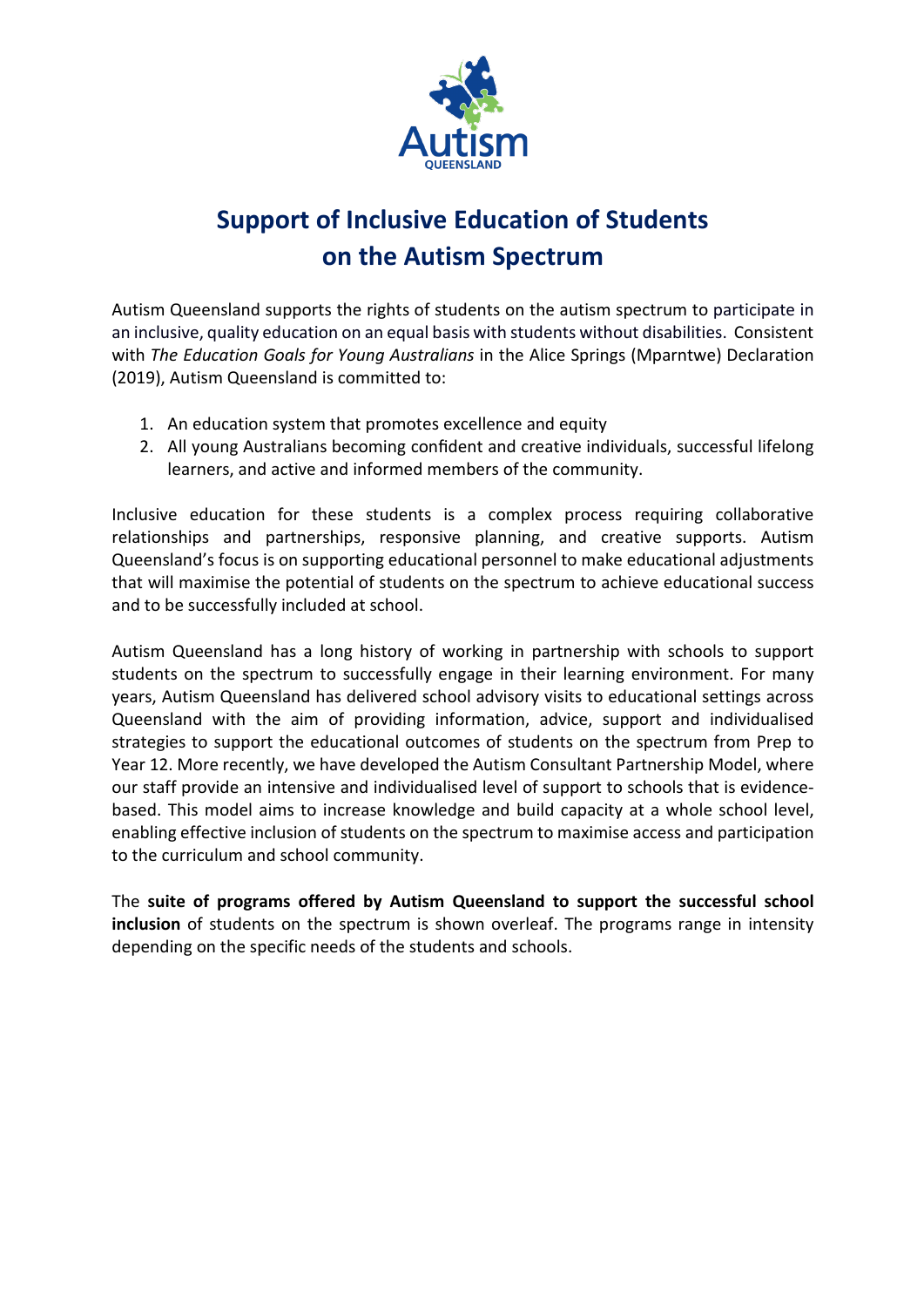

### **Suite of Programs Supporting Successful School Inclusion**

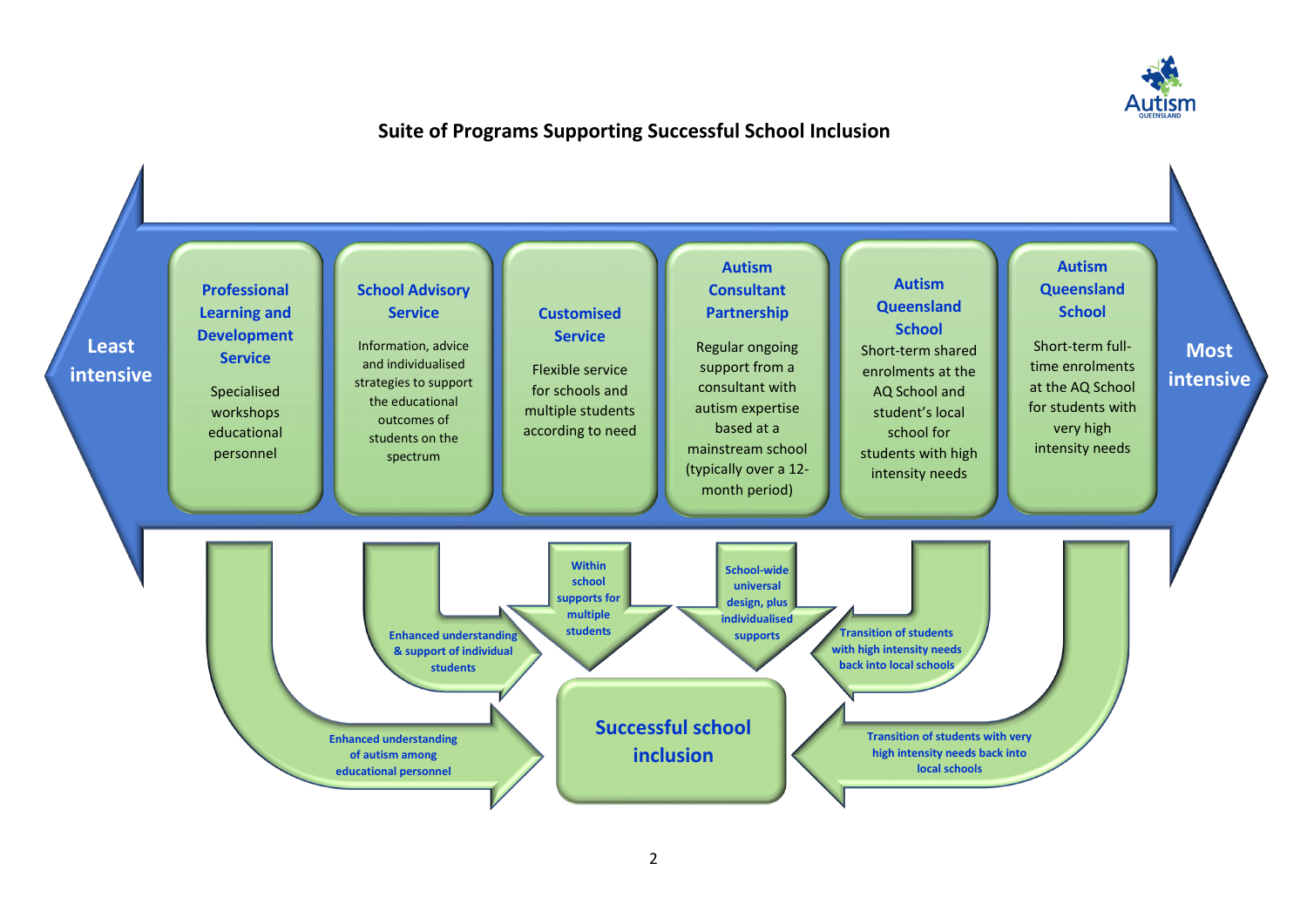

#### **Autism Queensland's approach is based on the following principles:**

Autism Queensland aims to provide highly effective school environments and educational support services that optimise learning for students on the spectrum with consideration given to communication, the social and emotional wellbeing of students, the physical environment and students' sensory processing needs, preference for consistent relationships and interactions and curriculum adjustments to content, delivery, and assessment.

Evidence-informed strategies consider each student's individual strengths and optimising access to learning to ensure:

- Students can be successful and confident.
- Adjustments consider safety, maximise success and are least restrictive.
- Uniform strategies, language, resources and support are evident across environments.

This is evidenced by:

- Personalised learning plans and educational adjustments.
- Effective inter-disciplinary team approach.
- Family- and person-centred practice.

#### **Supports include but are not limited to:**

- Working collaboratively with educational personnel in mainstream schools to enhance their understanding of autism and the unique needs of particular students on the spectrum.
- Working collaboratively with educational personnel in mainstream schools on adjustments to the Australian Curriculum to accommodate the student's individual strengths and interests, age, and learning preferences.
- Working collaboratively with educational personnel in mainstream schools on adjustments to school environments to accommodate:
	- o the sensory differences of students on the spectrum.
	- $\circ$  the need of students on the spectrum for structure and predictability.
- Use of Positive Behaviour Support (PBS) practices:
	- o The primary goal of PBS is to improve the quality of life for students on the spectrum by increasing behaviours that will enable them to successfully participate at school and adjusting the learning environment to reduce triggers that may result in interfering behaviours (Neitzel, 2010). There is a strong proactive emphasis on prevention of behaviours of concern rather than a reactive response.
	- $\circ$  Students are supported to develop their capacity to self-regulate emotions and behaviour in order to successfully participate at school.
- Building social awareness: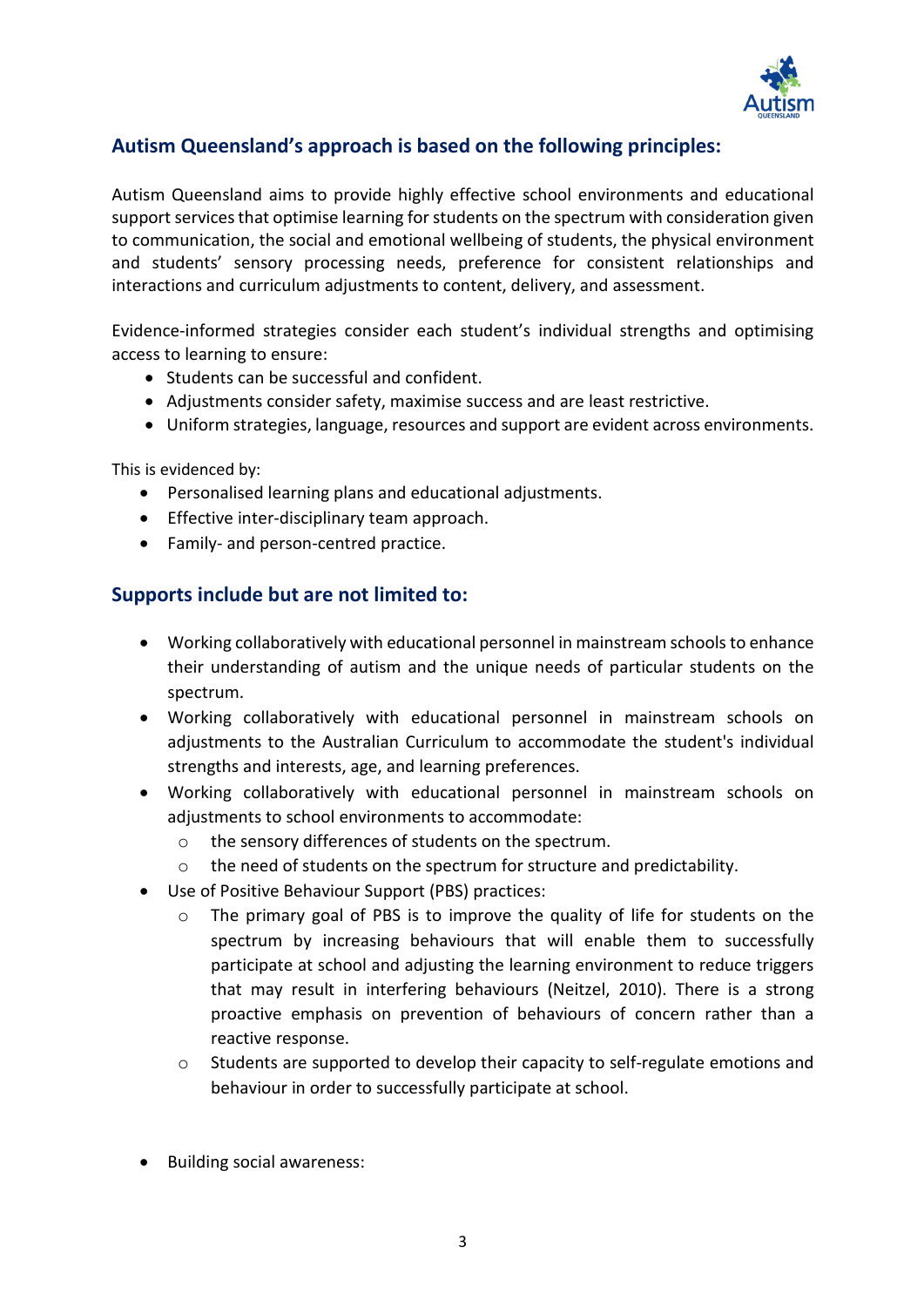

- o Like all students, students on the spectrum want to have friends at school. A recent meta-synthesis of qualitative studies of the mainstream school experience of students on the spectrum (Williams, Gleeson & Jones, 2019) revealed that students on the spectrum are concerned about feeling different from their peers and place a high level of importance on having school friends.
- o A range of evidence-informed autism specific strategies are used to assist them to understand the thoughts, feelings and motivations of others and to respond appropriately in social situations.
- Supporting the capacity of students on the spectrum to communicate:
	- The Convention on the Rights of the Child (United Nations, 1989) describes children's right to express opinions about actions affecting them. Not all children have the capability to fully realise their right to communication. Some children such as those on the spectrum will require additional support to do so.
	- o At Autism Queensland, interventions for communication skills are guided by speech pathologists, who work collaboratively with educational teams to develop individualised strategies to enhance the communication skills of students on the spectrum.
- Development of daily living skills required to participate at school (e.g., toileting, hygiene, eating and clothing management).
- Development of skills for learning (e.g., remaining seated, listening, waiting, turntaking).
- Development of play and recreation skills to participate in playground and school sporting activities.
- Supporting student's transitions (e.g. between school settings, school years, or to post-school activities).

### **What parents have told us about their preferred school placements**

In response to a Queensland-wide survey (Autism Queensland, 2017), 402 parents of primaryschool aged children on the spectrum and 175 parents of secondary school aged children on the spectrum answered this question:

#### *"What are your preferences regarding your child's school placement?"*

Respondents selected from options including regular classroom in a mainstream school, special education class in a mainstream school (not autism-specific), autism-specific class in a mainstream school, home school/distance education, special school (not autism-specific), autism-specific school, and a combination of part-time options.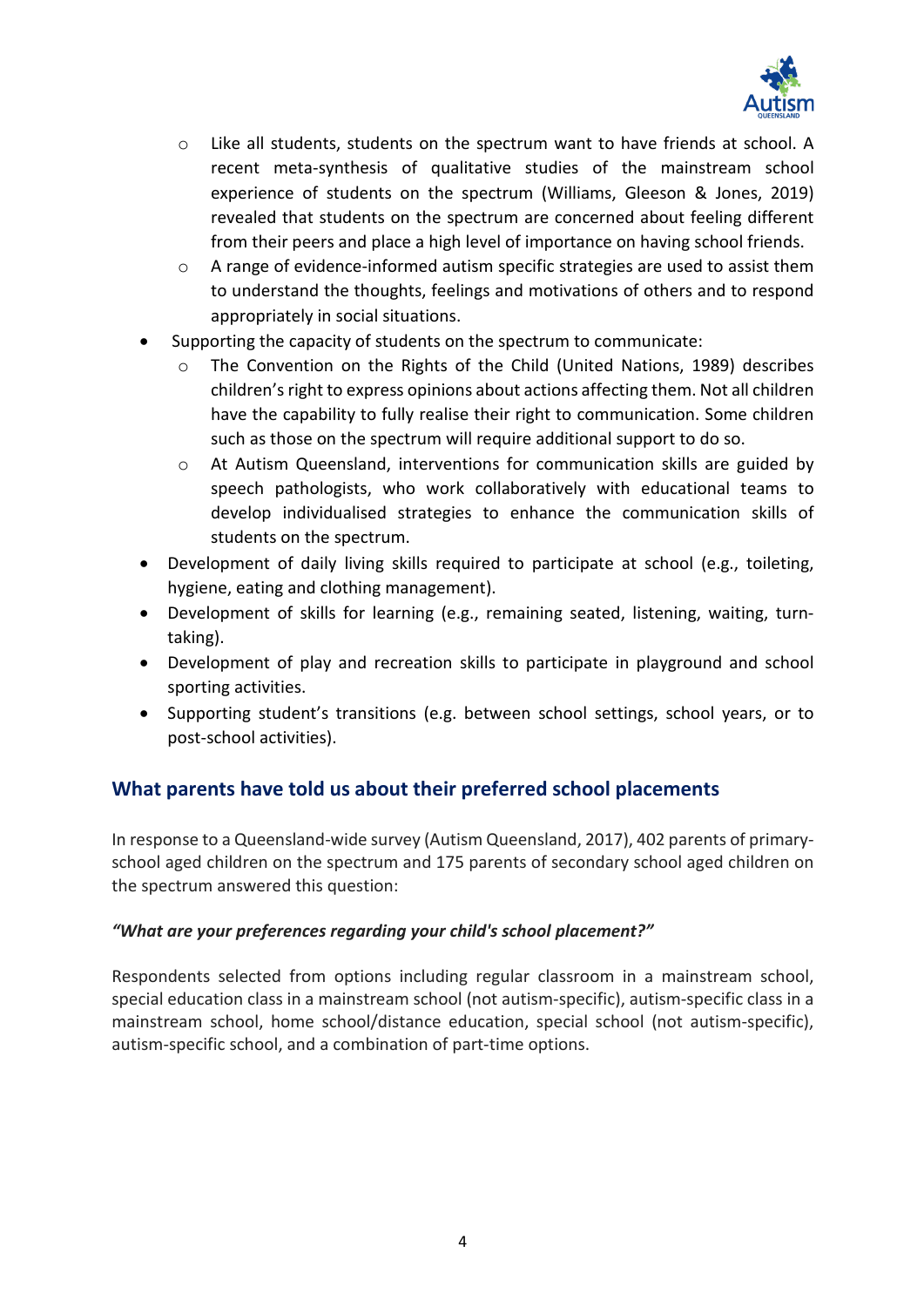



#### **Responses of parents of 402 primary school-age students**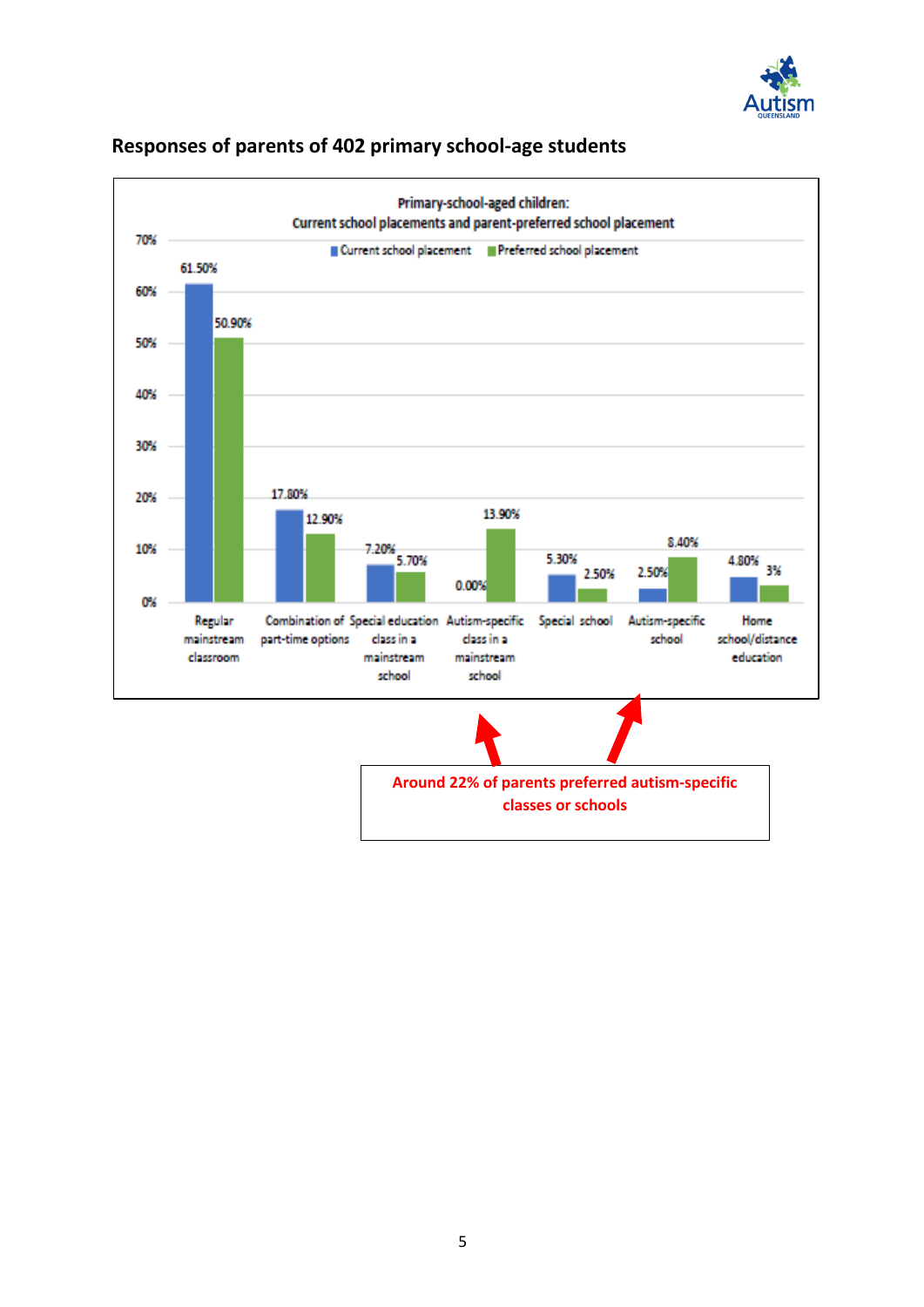



## **Responses of parents of 175 secondary school-age students**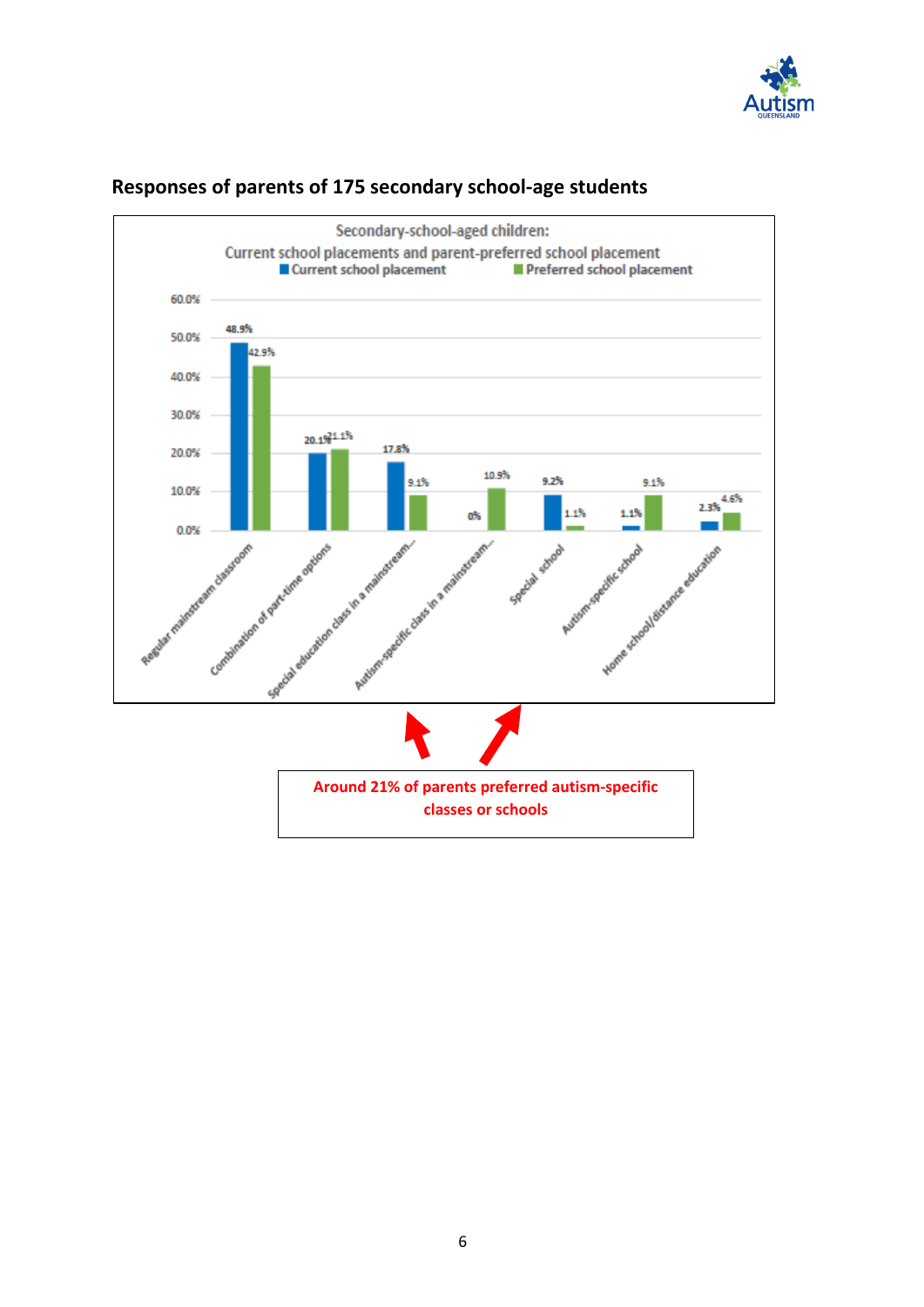

**Respondents to the Autism Queensland survey (2017) were asked to describe the reasons for their preferences regarding their child's school placement.** 

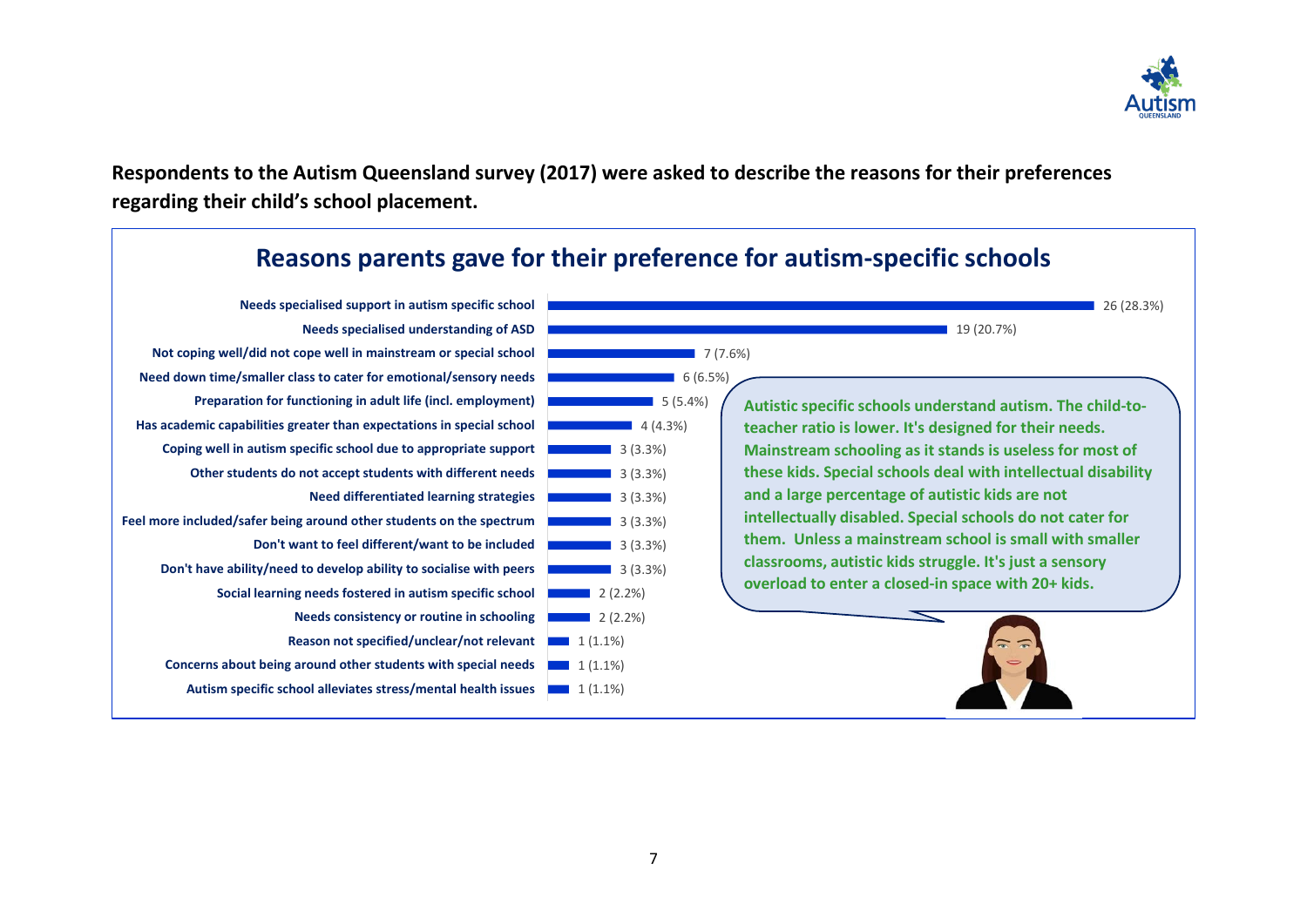

#### **Coping well because of appropriate support 1** (0.9%) **ASD symptoms are mild I I** (0.9%) **Financial aspects influence preference 1** (0.9%) **Reason unspecified/not clear/not relevant** 1 (0.9%)  $\blacksquare$  2 (1.9%)  $2(1.9\%)$  $\blacksquare$  2 (1.9%)  $\blacksquare$  3 (2.8%)  $\blacksquare$  3 (2.8%)  $\blacksquare$  3 (2.8%)  $\blacksquare$  3 (2.8%) 4 (3.7%)  $4(3.7%)$ 5 (4.6%) 5 (4.6%) 5 (4.6%) 7 (6.5%)  $13(12%)$ 15 (13.9%) 28 (25.9%) **Another school type not appropriate option/preference not available Prevention of bullying needs to be in place Need support for mental health issues Learn to manage in a typical school environment Feel more included/safer being around other students on the spectrum Have academic capabilities for mainstream/greater than special school Need consistency or routine in schooling Preparation for real world adult life (incl. employment) Other students need to accept students with different needs Don't want to feel different/want to be included Need differentiated learning strategies Need down time/smaller classes to cater for emotional/sensory needs Not coping well/doesn't cope well in mainstream Needs specialised understanding of ASD To develop ability to socialise with mainstream school peers Needs appropriate specialised support Reasons parents gave for their preference for autism-specific classes I want my child to be able to learn in a way that helps him. Too many teachers do not understand autism. However I also want him to be able to function in mainstream society - but I would never expect him to be able to all the time**.

**Students whose parents preferred specialised school options** (as compared to students whose parents preferred mainstream regular classes) were **much more likely to have other conditions in addition to ASD**. They were likely to have conditions that impact on learning. This included being 1.8 times more likely to have an intellectual disability, 1.55 times more likely to have a language disorder and 1.5 times more likely to have a specific learning disorder. They were also more likely to have mental health conditions (1.4 times more likely to have anxiety disorders or depression.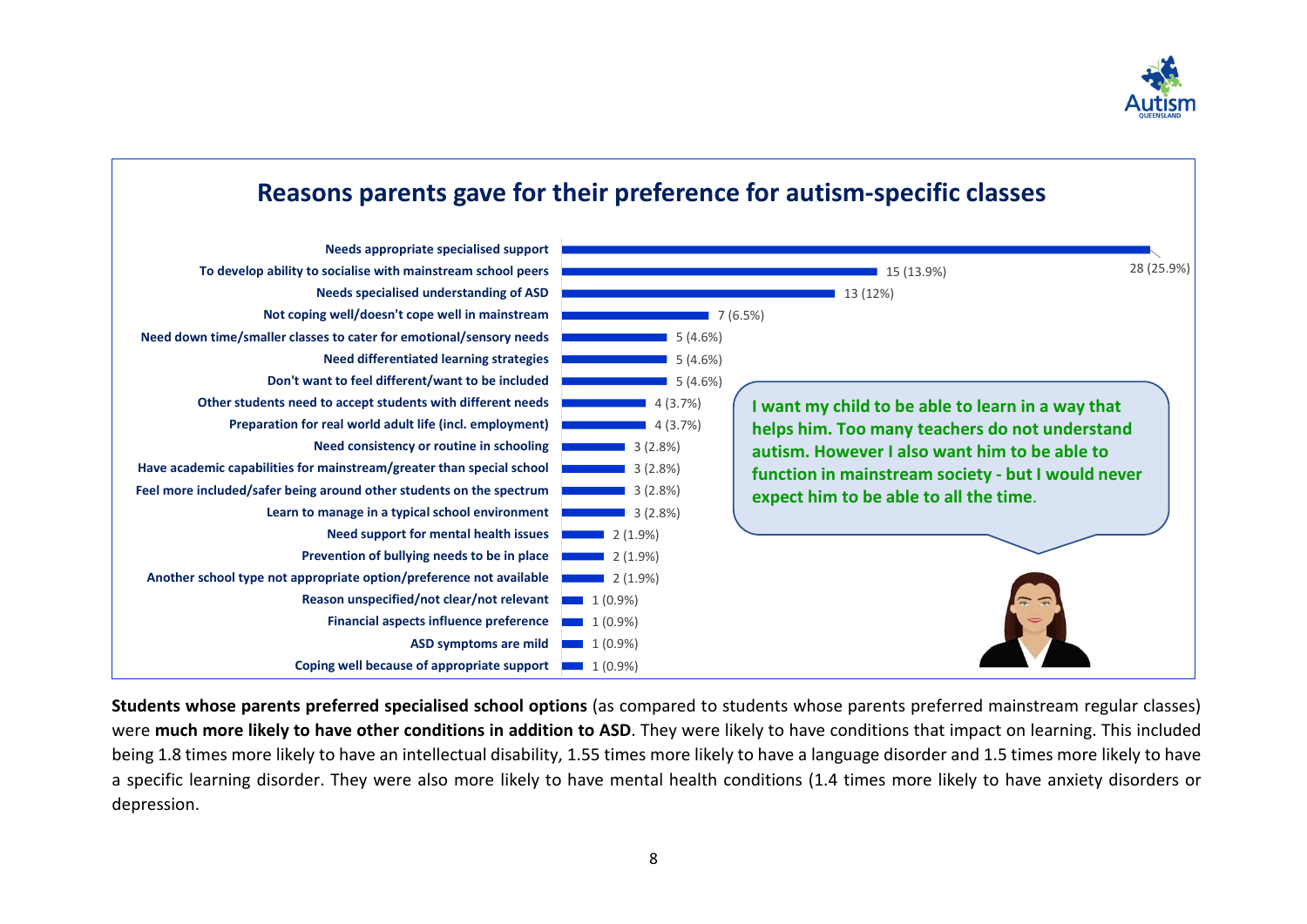

#### **Conclusions**

- Around half of parents preferred options other than regular mainstream classroom and over 20% preferred autism-specific options. These findings suggest that **a range of placement options** may be required to cater to the highly variable needs of students on the spectrum at different times during their school career. Examples include:
	- o Mainstream classes
	- o Autism-specific classes in mainstream schools
	- o Shared enrolments (e.g., autism-specific school and local school)
	- o Smaller classes with a number of students on the spectrum, such as the ASD Nest program which has 4 students on the spectrum in a class with 12 typically developing students (Koenig, Bleiweiss, Brennan, Cohen. & Siegel, 2009).
- One of the most common reasons that parents gave for preferring autism-specific schools or autism specific classes included the need for **more specialist understanding of ASD,**  with comments such as "**Too many teachers do not understand autism"**. There is therefore a need to enhance **education about autism** of pre-service teachers and existing educational personnel in all schools.
- Other common reasons that parents gave for preferring autism-specific schools or autism specific classes included the **need for specialist support**, as their child had not coped well in mainstream regular classrooms. There is therefore a need for increased levels of support for students on the spectrum in mainstream schools including **access to teachers and allied health staff with autism-specific expertise.**
- Parents of students who had co-occurring conditions in addition to ASD, were much more likely to prefer specialised schooling options. There is therefore a **need for more support for students on the spectrum who have ASD and co-occurring conditions** including specific learning disorder, intellectual impairment, language disorders and mental health conditions such as anxiety and depression.